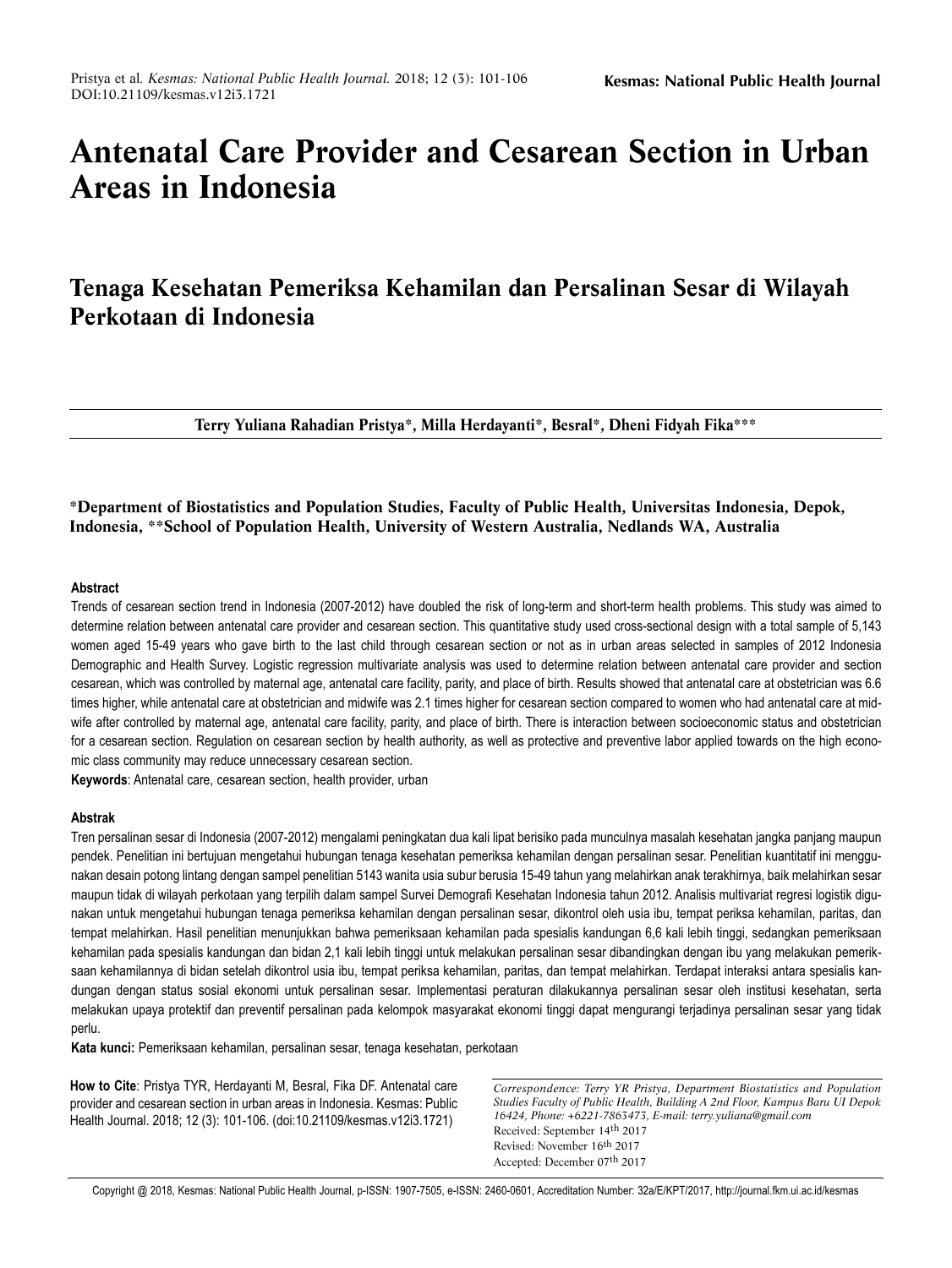# **Introduction**

Trends of cesarean section in Indonesia have increased by two-fold from 2007 to  $2012$ .<sup>1</sup> In 2010, the cesarean section rate has also exceeded the standards World Health Organization.2 High disparities in the population and in the health facilities causing more cesarean section in urban than rural areas. The number of elective cesarean section requests without medical indication whether from pregnant women or the influence of antenatal care provider.3 This condition is in contrasts with the number of pregnant women who check at the health providers who should not perform a cesarean section, such as nurse, midwife, or village midwife.<sup>1</sup> Medicalization has increased the rate of cesarean section.4 The impact of increase in demand for cesarean section is mother and infant mortality-morbidity rate.5 Besides, problem with early breasfeeding initiation also implicated by of cesarean section.6

In Canada, mortality and morbidity rate due to cesarean section (2.7%) had impact three times higher than normal deliveries  $(0.9\%)$ .<sup>7</sup> Another study showed that mortality and morbidity rate of each section method increased to 9.2% in cesarean section and 8.6% in normal section.8 America is the region with the greatest number of birth (38%) in the world than other regions.<sup>9</sup> One of countries in America region that has a high rate of cesarean section is Brazil. Trend from 1996 to 2012 always increases from 36% to 56%.10 The attitude of antenatal care providers becomes issue in reducing the rate of cesarean section. Several studies have shown how systematic use is most effective for cesarean section.11

At present, the normal delivery is more herded toward medicalization, thus leading to pathologic labor. Information gaps about delivery and technology also occur between doctor and patients is used by the health care providers to perform moral hazard with a profitseeking motive, in case of interference from patients.12 A qualitative study in Vietnam showed that attention and hostility of the antenatal care provider with the decision of women in choosing health facility and delivery method. Performance and interaction between antenatal care provider and pregnant women during antenatal care and delivery has a strong relation.13 The aim of this study was to determine relation of antenatal care provider with cesarean section.

# **Method**

This cross-sectional study used secondary data of Indonesia Demographic Health Survey (IDHS) 2012 which was conducted in 33 provinces in Indonesia. Dependent variable of the study was cesarean section (cesarean and non-cesarean), and independent variable was antenatal care provider consisting of midwife, obstetrician, or obstetrician-midwife. The potential con-

founder variables were maternal age, maternal education, maternal occupation, socioeconomic, insurance, antenatal care facility, antenatal care frequency, parity, birth size, place of delivery, and complications. The population of this study was all of women aged 15-49 years who gave birth to the last child through cesarean section or not in urban areas in Indonesia. The sample of this study was women aged 15-49 years who gave birth to the last child through cesarean section or not in urban areas selected in the sample of IDHS 2012 that were 5143 respondents selected through complex sample design. The sample obtained was through a stratification process of 1840 census blocks, and selected on primary sampling unit which was supplemented with information on the number of households resulted from the 2010 population census listing. Data were collected through put questionnaire from IDHS 2012. The exclusion criteria were women of childbearing age who gave birth to their twin children, two or more. Multivariate logistic regression analysis was also used in this study.

### **Results**

The results of characteristics of mothers who gave birth to the last child in urban areas in Indonesia were divided according to socio-demographic factors, antenatal care factors, birth records, and medical indications. The proportion of women who gave birth to the last child by cesarean section in urban areas in Indonesia had more of their pregnancies with obstetrician (39.5%) than in obstetrician and general doctor (10%). Women who had antenatal care only with the obstetrician had the highest odds of cesarean section compared to with the other antenatal care providers (Table 1).

In socio-demographic factors, women with higher education had the highest odds of cesarean section compared to the other educational background. Based on antenatal care factors, women whose antenatal care frequencies greater than or equal to 4 times had higher odds of cesarean section than women whose antenatal care frequencies 0-3 times. From birth records, especially based on size of birth, women with infant birth weight greater than 4000 grams had highest odds of cesarean section compared to the other baby size. Based on medical indication factors, women with complication had higher odds of cesarean section than no complication (Table 1).

In the first model of multivariable analysis, the selection of interaction variables that allegedly found substantial interactions included socioeconomic, insurance, antenatal care frequency, and complication. While in the final model analysis multivariable, the variable that proved to interact was the examiner of pregnancy with socioeconomic. Four variables shown to be confounder variables were maternal age, antenatal care facilities, parity, and delivery facilities (Table 2).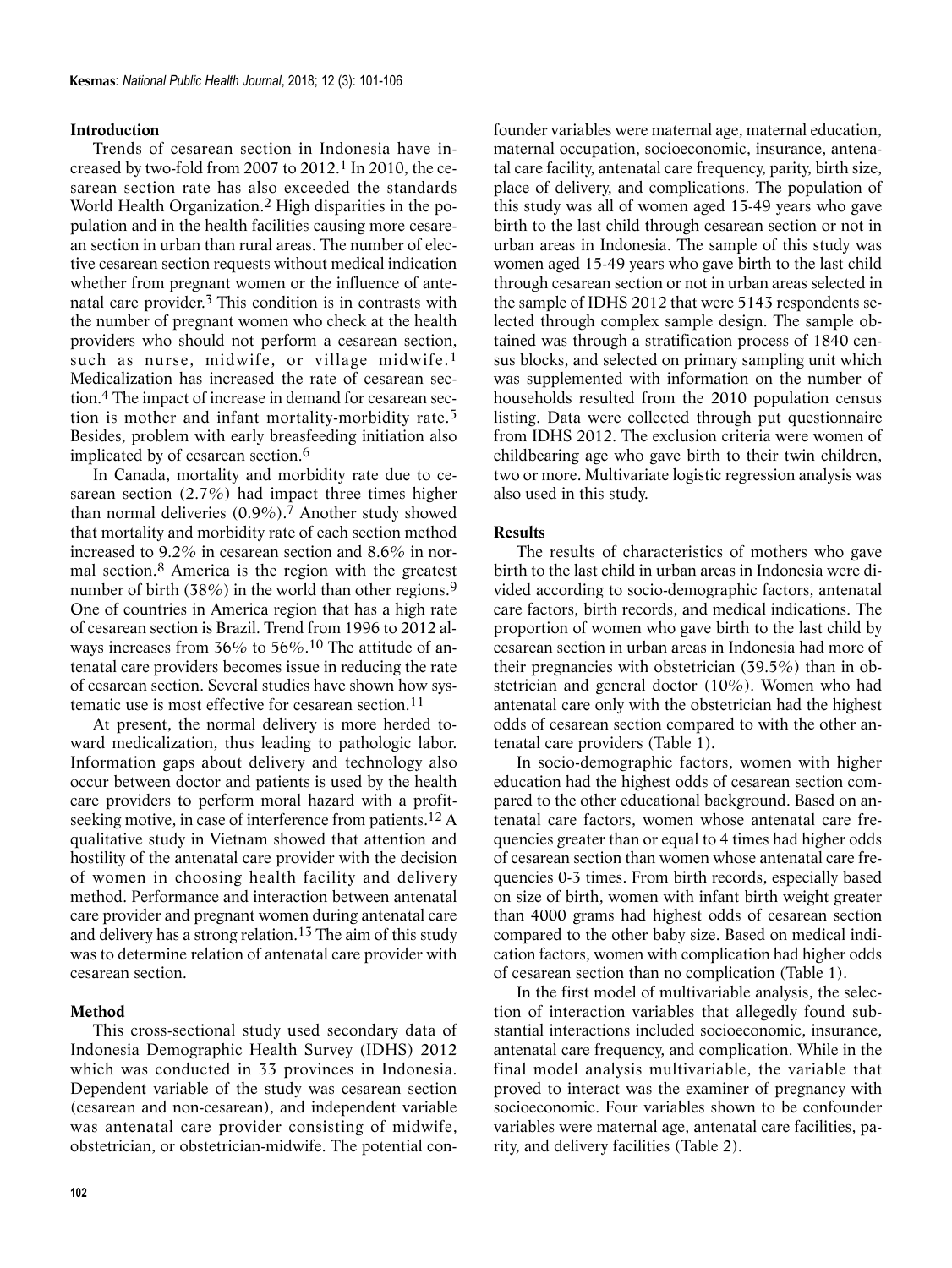|                           | Catagory                 | Section      |               |                |               |       |                |              |         |
|---------------------------|--------------------------|--------------|---------------|----------------|---------------|-------|----------------|--------------|---------|
| Variable                  |                          | Non-cesarean |               | Cesarean       |               | Total | <b>OR</b>      | 95%CI        | p Value |
|                           |                          | n            | $\frac{1}{2}$ | $\mathbf n$    | $\frac{0}{0}$ |       |                |              |         |
| Antenatal care provider   | Midwife                  | 2,669        | 85.2          | 465            | 14.8          | 3.134 | Ref            |              |         |
|                           | Doctor                   | 23           | 69.7          | 10             | 30.3          | 33    | 3.6            | $1.3 - 10.1$ | 0.015   |
|                           | Obstetrician             | 768          | 60.5          | 502            | 39.5          | 1.270 | 4.0            | $3.2 - 5.0$  | 0.000   |
|                           | Obstetrician and midwife | 490          | 70.4          | 206            | 29.6          | 696   | 2.2            | $1.7 - 2.9$  | 0.000   |
|                           | Obstetrician and doctor  | 9            | 90            | $\mathbf{1}$   | 10            | 10    | 0.1            | $0.0 - 1.4$  | 0.098   |
| Socio-demographic factors |                          |              |               |                |               |       |                |              |         |
| Maternal age              | $\leq$ 20 years          | 344          | 89.4          | 41             | 10.7          | 385   | 0.3            | $0.2 - 0.5$  | 0.000   |
|                           | $21-34$ years            | 2,908        | 77.2          | 861            | 22.8          | 3,769 | Ref            |              |         |
|                           | $\geq$ 35 years          | 707          | 71.5          | $\overline{2}$ | 28.5          | 989   | 1.3            | $1.0 - 1.6$  | 0.029   |
| Maternal education        | Primary                  | 689          | 84.4          | 127            | 15.6          | 816   | Ref            |              |         |
|                           | Secondary                | 2.510        | 79.4          | 652            | 20.6          | 3.162 | 1.5            | $1.1 - 1.9$  | 0.009   |
|                           | Higher                   | 760          | 65.2          | 405            | 34.8          | 1,165 | 3.0            | $2.2 - 4.1$  | 0.000   |
| Maternal occupation       | Unemployed               | 2,130        | 78.8          | 572            | 21.2          | 2,702 | Ref            |              |         |
|                           | Employed                 | 1,829        | 74.9          | 612            | 25.1          | 2,441 | 1.3            | $1.1 - 1.6$  | 0.008   |
| Socioeconomic             | <b>Ouintile</b> lower    | 856          | 84            | 163            | 16            | 1,019 | Ref            |              |         |
|                           | <b>Ouintile</b> middle   | 843          | 80.8          | 200            | 19.2          | 1,043 | 1.1            | $0.8 - 1.5$  | 0.627   |
|                           | Quintile upper           | 2,260        | 73.4          | 821            | 19.2          | 3,081 | 1.9            | $1.5 - 2.5$  | 0.000   |
| Insurance                 | No                       | 2,225        | 80.9          | 526            | 19.1          | 2,715 | Ref            |              |         |
|                           | Yes                      | 1,734        | 72.5          | 658            | 27.5          | 2,392 | 1.6            | $1.3 - 2.0$  | 0.000   |
| Antenatal care factors    |                          |              |               |                |               |       |                |              |         |
| Antenatal care facilities | Public                   | 983          | 81.9          | 218            | 18.1          | 1,201 | Ref            |              |         |
|                           | Private                  | 2,976        | 75.5          | 966            | 24.5          | 3,942 | 1.3            | $1.0 - 1.7$  | 0.070   |
| Antenatal care frequency  | $0-5$ times              | 197          | 86.0          | 32             | 14.0          | 229   | Ref            |              |         |
|                           | > 4 times                | 3,762        | 76.6          | 1,152          | 23.4          | 4,914 | 2.1            | $1.2 - 3.5$  | 0.005   |
| <b>Birth Records</b>      |                          |              |               |                |               |       |                |              |         |
| Parity                    | $\mathbf{1}$             | 1,449        | 75.5          | 470            | 24.5          | 1,919 | Ref            |              |         |
|                           | $\overline{2}$           | 2,043        | 77.3          | 601            | 22.7          | 2,644 | $\overline{1}$ | $0.8 - 1.3$  | 0.860   |
|                           | >3                       | 467          | 80.5          | 113            | 19.5          | 580   | 0.9            | $0.7 - 1.2$  | 0.518   |
| Birth size                | $< 2,500 \text{ g}$      | 219          | 77.4          | 64             | 22.6          | 283   | 1.1            | $0.8 - 1.7$  | 0.559   |
|                           | $2,500 - 4,000$ g        | 3,634        | 77.5          | 1.054          | 22.5          | 4,688 | Ref            |              |         |
|                           | $> 4,000$ g              | 106          | 61.6          | 66             | 38.4          | 172   | 1.9            | $1.2 - 2.8$  | 0.004   |
| Delivery facilities       | Public                   | 1,167        | 71.7          | 461            | 28.3          | 1,628 | Ref            |              |         |
|                           | Private                  | 2,792        | 79.4          | 723            | 20.6          | 3,515 | 0.6            | $0.5 - 0.7$  | 0.000   |
| Medical indication        |                          |              |               |                |               |       |                |              |         |
| Complication              | N <sub>0</sub>           | 921          | 82.2          | 199            | 17.7          | 1.120 | Ref            |              |         |
|                           | Yes                      | 3,038        | 75.5          | 985            | 24.5          | 4,023 | 1.4            | $1.1 - 1.8$  | 0.003   |
|                           |                          |              |               |                |               |       |                |              |         |

#### **Tabel 1. Relation of Antenatal Care Provider and Mother's Characteristic with Cesarean Section**

Notes:

n = Number of Sample, OR = Odds Ratio, CI = Confidence Interval

Table 2 shows that women with antenatal care at obstetrician were 6.6 times higher (95% CI =  $3.2-13.7$ ) for cesarean section compared to women with antenatal care at midwife after controlled by maternal age, antenatal care facilities, parity, and delivery facilities. While women with antenatal care at obstetrician and midwife were 2.1 times higher (95% CI = 1.0-4.3) for cesarean section compared to women with antenatal care at midwife after controlled by maternal age, antenatal care facilities, parity, and delivery facilities. From socioeconomic status, women in quintile lower who checked their pregnancy at obstetrician was 6.6 times higher (95% CI = 3.2- 13.7) for cesarean section, at quintile middle was 2.6 times higher (95% CI = 1.5-4.6), and the quintile upper was 3.6 times higher (95% CI =  $2.7-4.7$ ) than checked at midwife. While women who checked their pregnancy at obstetrician and midwife who were in quintile lower were 2.1 times higher (95% CI = 1.0-4.3) for cesarean section, in quintile middle was 2.8 times higher (95% CI  $= 1.5-5.0$ , and in quintile upper was 1.7 times higher  $(95\% \text{ CI} = 1.2-2.4)$  compared to women who antenatal care at midwife after controlled by maternal age, antenatal care facilities, parity, and delivery facilities.

Four confounder variables influence cesarean section. Women aged  $\geq$  35 years was 1.4 times higher (95% CI= 1.1-1.9) for cesarean section compared to women aged 21-34 years, while women aged  $\leq$  20 years was 0.4 times lower (95% CI=0.2-0.6) for cesarean section compared to women aged 21-34 years after controlled by antenatal care facilities, parity, and delivery facilities. Women who checked their pregnancy in private facilities was 1.8 times higher (95% CI =  $1.3{\text -}2.5$ ) for cesarean section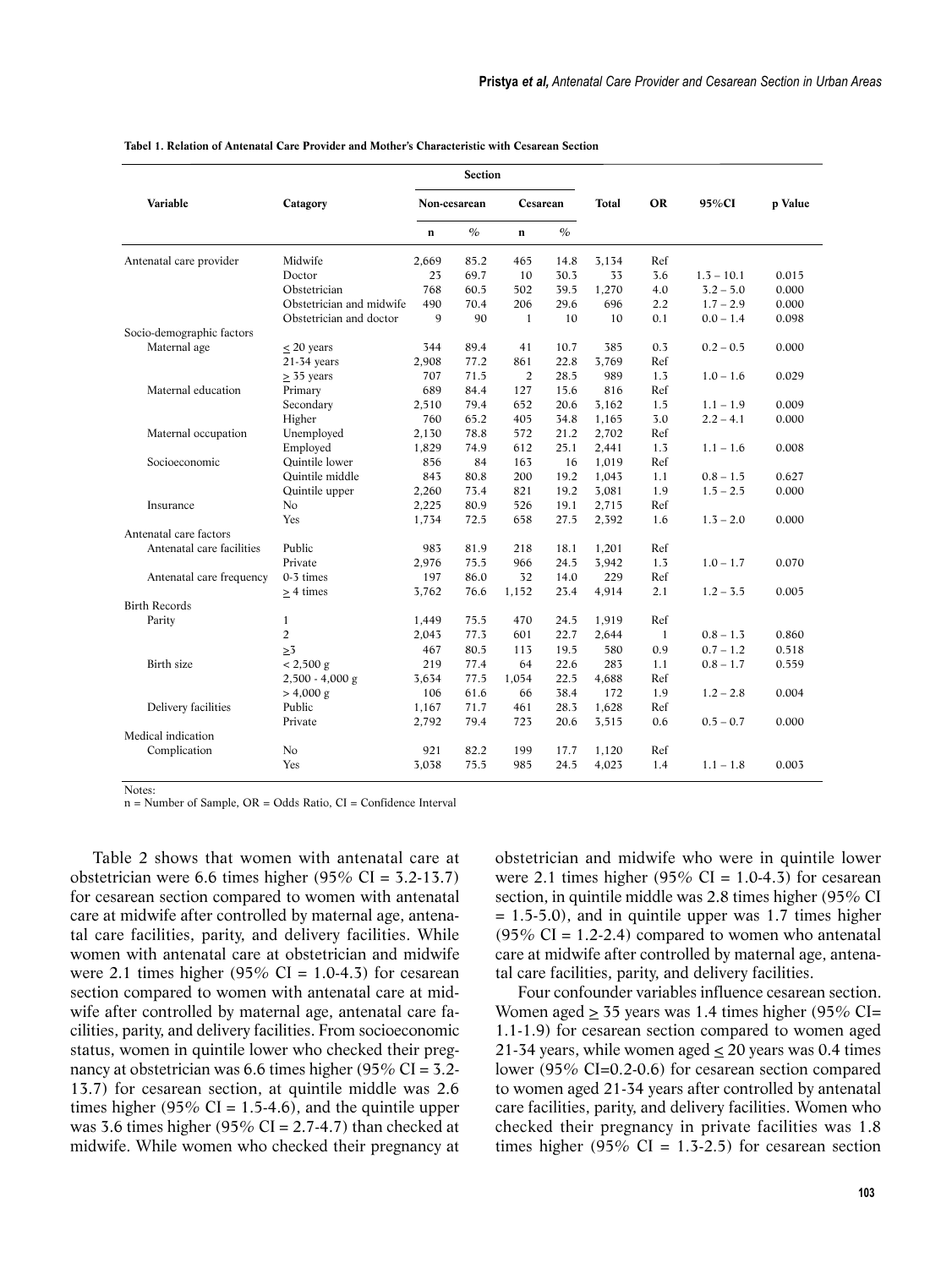| Variable                  | Catagory                                    | β      | OR  | <b>SE</b> | 95% CI       | p Value* |
|---------------------------|---------------------------------------------|--------|-----|-----------|--------------|----------|
| Antenatal care provider   | Midwife                                     | Ref    |     |           |              |          |
|                           | Obstetrician                                | 1.9    | 6.6 | 2.5       | $3.2 - 13.7$ | 0.000    |
|                           | Obstetrician and midwife                    | 0.7    | 2.1 | 0.8       | $1.0 - 4.3$  | 0.051    |
| Mother's age              | $\leq$ 20 years                             | $-0.9$ | 0.4 | 0.1       | $0.2 - 0.6$  | 0.000    |
|                           | $21-34$ years                               | Ref    |     |           |              |          |
|                           | $\geq$ 35 years                             | 0.4    | 1.4 | 0.2       | $1.1 - 1.9$  | 0.012    |
| Socioeconomic             | <b>Ouintile</b> lower                       | Ref    |     |           |              |          |
|                           | Quintile middle                             | $-0.0$ | 1.0 | 0.2       | $0.7 - 1.5$  | 0.953    |
|                           | Quintile upper                              | 0.3    | 1.4 | 0.2       | $1,0 - 1.9$  | 0.069    |
| Antenatal care facilities | Public                                      | Ref    |     |           |              |          |
|                           | Private                                     | 0.6    | 1.8 | 0.3       | $1.3 - 2.5$  | 0.000    |
| Parity                    | 1                                           | Ref    |     |           |              |          |
|                           | $\overline{2}$                              | $-2.6$ | 0.8 | 0.1       | $0.6 - 1.0$  | 0.037    |
|                           | > 3                                         | $-3.6$ | 0.7 | 0.1       | $0.5 - 0.9$  | 0.016    |
| Delivery facilities       | Public                                      | Ref    |     |           |              |          |
|                           | Private                                     | $-0.9$ | 0.4 | 0.0       | $0.3 - 0.5$  | 0.000    |
| Interaction               | Obstetrician by quintile lower              | 1.9    | 6.6 | 2.5       | $3.2 - 13.7$ | 0.000    |
|                           | Obstetrician by quintile middle             | 0.9    | 2.6 | 0.7       | $1.5 - 4.6$  | 0.001    |
|                           | Obstetrician by quintile upper              | 1.3    | 3.6 | 0.5       | $2.7 - 4.7$  | 0.000    |
|                           | Obstetrician and midwife by quintile lower  | 0.7    | 2.1 | 0.8       | $1.0 - 4.3$  | 0.051    |
|                           | Obstetrician and midwife by quintile middle | 1.0    | 2.8 | 0.8       | $1.5 - 5.0$  | 0.001    |
|                           | Obstetrician and midwife by quintile upper  | 0.5    | 1.7 | 0.3       | $1.2 - 2.4$  | 0.002    |

**Table 2. Final Model of the Relation of Antenatal Care Provider with Cesarean Section**

Notes:

\*as interaction variables, a compared to midwife, SE= Standard Error, CI= Confidence Interval

compared to women who checked their pregnancy in public facilities after controlled by maternal age, parity, and delivery facilities. Women with parity of two children was 0.8 times lower (95% CI =  $0.6-1.0$ ) for cesarean section than women with parity of one child after controlled by maternal age, antenatal care facilities, and delivery facilities. Women with parity of  $\geq$  3 children was 0.7 times lower (95% CI =  $0.5-0.9$ ) for cesarean section than women with parity of one child after controlled by maternal age, antenatal care facilities, and delivery facilities. Women who gave birth in private facilities was 0.4 times lower (95% CI =  $0.3$ - $0.5$ ) for cesarean section compared to women who gave birth in public facilities after controlled by maternal age, antenatal care facilities, and parity.

#### **Discussion**

Description of cesarean section in urban areas in Indonesia in this study was 1,207 deliveries from 5,239 total deliveries with cesarean rate at 23%. The cesarean rate was higher than national cesarean rate in Indonesia  $(16.8\%)$  by IDHS 2012 report.<sup>1</sup> The difference occurred because in this study, it was only in urban areas and only women who gave to the last child. This study also added several confounder variables to control independent variable. The missing data was excuse to reduce bias, so that it was the same with the study objectives.

Antenatal care providers in this study were categorized into five groups, namely midwife, doctor, obstetrician, obstetrician and midwife, obstetrician and doctor. Antenatal care by doctor was only limited to general examination (blood pressure and weight). Antenatal care by midwife was by Leopold's maneuvers. The purpose of Leopold's maneuvers of pregnancy is to determine the fetus' position and location of uterus, so as to ensure the gestational age. Inspection techniques use the hands of midwife to detect fetus' position. In obstetrician, more detailed examination use ultrasound which can detect more the condition of pregnant women. Based on these differences, the division of health personnel of pregnancy examiner cannot be synchronized.

This study had similar results with those by Meiyetriani,12 that mothers in Jakarta with antenatal care in obstetrician tend to have cesarean section 7 times higher (95% CI =  $3.5-14$ ) compared to mothers who performed antenatal care in other health providers after controlled by maternal age, maternal education, socioeconomic status, parity, records of complications, hypertension records, bleeding records, and pregnancy failure records.

In Shanghai, China, cesarean section proposed by a doctor increases 20 times higher (95% CI =  $3.8-107.1$ ) compared to other pregnancy examiners. The results also suggest that cesarean section is proposed by obstetrician during labor providers  $OR = 26 (95\% CI = 6.26-105.8)$ after controlled by maternal age, education, and income. Moreover, the rate of cesarean with medical indications is only 17%, while without medical indication is higher reach 40%. In Shanghai, cesarean section suggested by doctor has become a common.3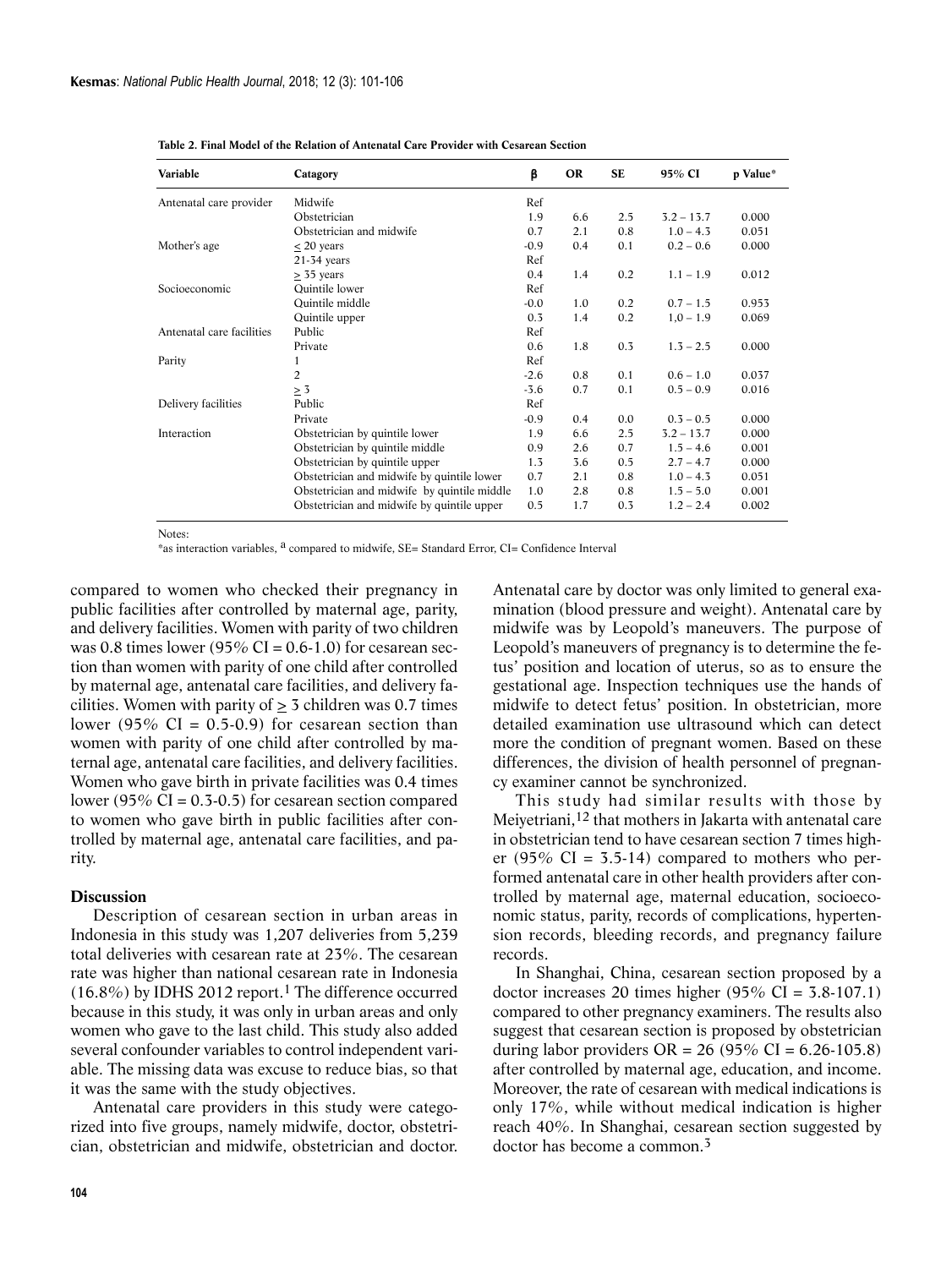Similar result was shown by Andree,<sup>14</sup> that the higher the economic status of the respondents, the higher the chances of undergoing cesarean section (dose response relationship). The lower the socio-economic status of the mother, the lower the chances of having a cesarean section.14

Attention and discomfort of the antenatal care is related to decision of the women in choosing health facilities and method of delivery. Performance and interaction between pregnant and maternity during antenatal care and delivery has a strong relation.13 Quality of counseling about hazard and benefits of cesarean section is also necessary when pregnant women perform a pregnancy check-up. The target of many patients every time the practice of making a pregnancy check up performed by an obstetrician is done in just a very short time. If pregnant women do not take the initiative to ask about pregnancy, then important information is not given. Study in Ireland finds that provision of personal counseling during pregnancy evidently has significant effect on reducing cesarean section.<sup>15</sup>

The increasing rate of cesarean section is also due to the medicalization of labor. The development of technology, the use of antibiotics in medicine especially obstetrics, and change in skill of health personnels cause a pattern of health care in process of delivery from natural birth to cesarean section.4

Regulations from health institution is one effort to reduce unnecessary cesarean section in Brazil. Regulations in health institutions need to be established, so that obstetrician convey information about risk of cesarean section, and ask the mother to sign the consent first. The obstetrician should also provide the reason for need for a cesarean section by filling out a form about the section process that will occur, and explain the steps to be taken. Each mother also recieves a medical document containing her pregnancy records information clearly, so that it can be carried around when the doctor switches the examiner of pregnancy.16 Increased risk of cesarean section by obstetricians is not caused by a single cause. This study explains that cesarean section is also caused by maternal age, pregnancy checkpoint, parity, and place of delivery.

#### **Conclusion**

Cesarean section occurs higher among women with antenatal care at obstetrician and obstetrician-midwife compared to women with antenatal care at midwife after controlled by maternal age, antenatal care facilities, parity, and delivery facilities. There is an interaction between antenatal care providers with socioeconomic status that cause the different effect in each level of socioeconomic levels. Implementation of rules was a cesarean section by health institutions, as well as efforts made to prevent cesarean section in high economic communities in aim to reduce the occurrence of unnecessary cesarean section.

#### **References**

- 1. Badan Pusat Statistik. Survei demografi dan kesehatan Indonesia 2012. Jakarta: Badan Pusat Statistik; 2012.
- 2. Badan Penelitian dan Pengembangan Kesehatan Kementerian Kesehatan Republik Indonesia. Riset kesehatan dasar 2013. Jakarta: Badan Penelitian dan Pengembangan Kesehatan Kementerian Kesehatan Republik Indonesia; 2013.
- 3. Deng W, Klemetti R, Long Q, Wu Z, Duan C, Zhang W-H, et al. Cesarean section in Shanghai: women's or healthcare provider's preferences? BioMed Central Pregnancy Childbirth [Internet]. 2014; 14(1): 285. Available from: http://www.pubmedcentral.nih.gov/articlerender.fcgi?artid=4148545&tool=pmcentrez&rendertype=abstract
- 4. Ghosh S. Increasing trend in caesarean section delivery in India: role of medicalisation of maternal health. India: Institute for Social and Economic Change, Bangalore; 2010.
- 5. Oxorn H, Forte WR. Ilmu kebidanan: patologi & fisiologi persalinan (human labor and birth). Hakimi M, editor. Yogyakarta: Yayasan Essentia Medica (YEM) dan Penerbit ANDI; 2010.
- 6. Virarisca S, Dasuki D, Sofoewan S. Metode persalinan dan hubungannya dengan inisiasi menyusu dini di RSUP Dr. Sardjito Yogyakarta. Jurnal Gizi Klinis Indonesia. 2010; 7(2): 92–8.
- 7. Liu S, Liston RM, Joseph KS, Heaman M, Sauve R, Kramer MS, et al. Maternal mortality and severe morbidity associated with low-risk planned cesarean delivery versus planned vaginal delivery at term. Canadian Medical Association Journal [Internet]. 2007 Feb 13 [cited 2017 Aug 13]; 176(4): 455–60. Available from: http://www.ncbi.nlm. nih.gov/pubmed/17296957
- 8. Hofmeyr GJ, Barrett JF, Crowther CA. Planned caesarean section for women with a twin pregnancy. In: Hofmeyr GJ, editor. Cochrane Database of Systematic Reviews [Internet]. Chichester, United Kingdom: John Wiley & Sons, Ltd; 2011 [cited 2017 Aug 13]. Available from: http://doi.wiley.com/10.1002/14651858.CD006553.pub2
- 9. World Health Organization. Global heatlh observatory data repository [Internet]. Women Data by World Health Organization Region. Geneva: World Health Organization; 2015. Available from: http://apps.who.int/ gho/data
- 10. United Nation Children's Fund. Caesarean section percentage. Geneva: United Nation Children's Fund; 2016. Available from: data.unicef.org.
- 11. American Collage of Obstetric and Gyneologist. Safe prevention of the primary cesarean delivery. American Journal of Obstetrics and Gynecology. 2014; 123(1): 693-711.
- 12. Meiyetriani E, Utomo B, Budi B, Santoso I, Salmah S, Studi P, et al. Peran dokter ahli kebidanan dan kandungan. Kesmas: Jurnal Kesehatan Masyarakat Nasional. 2012; 7(1): 37–43.
- 13. Graner S, Mogren I, Duong LQ, Krantz G, Klingberg-Allvin M. Maternal health care professionals' perspectives on the provision and use of antenatal and delivery care: a qualitative descriptive study in rural Vietnam. BioMed Central Public Health [Internet]. 2010 Dec 14 [cited 2017 Aug 13]; 10(1):608. Available from: http://bmcpublichealth.biomedcentral.com/articles/10.1186/1471-2458-10-608